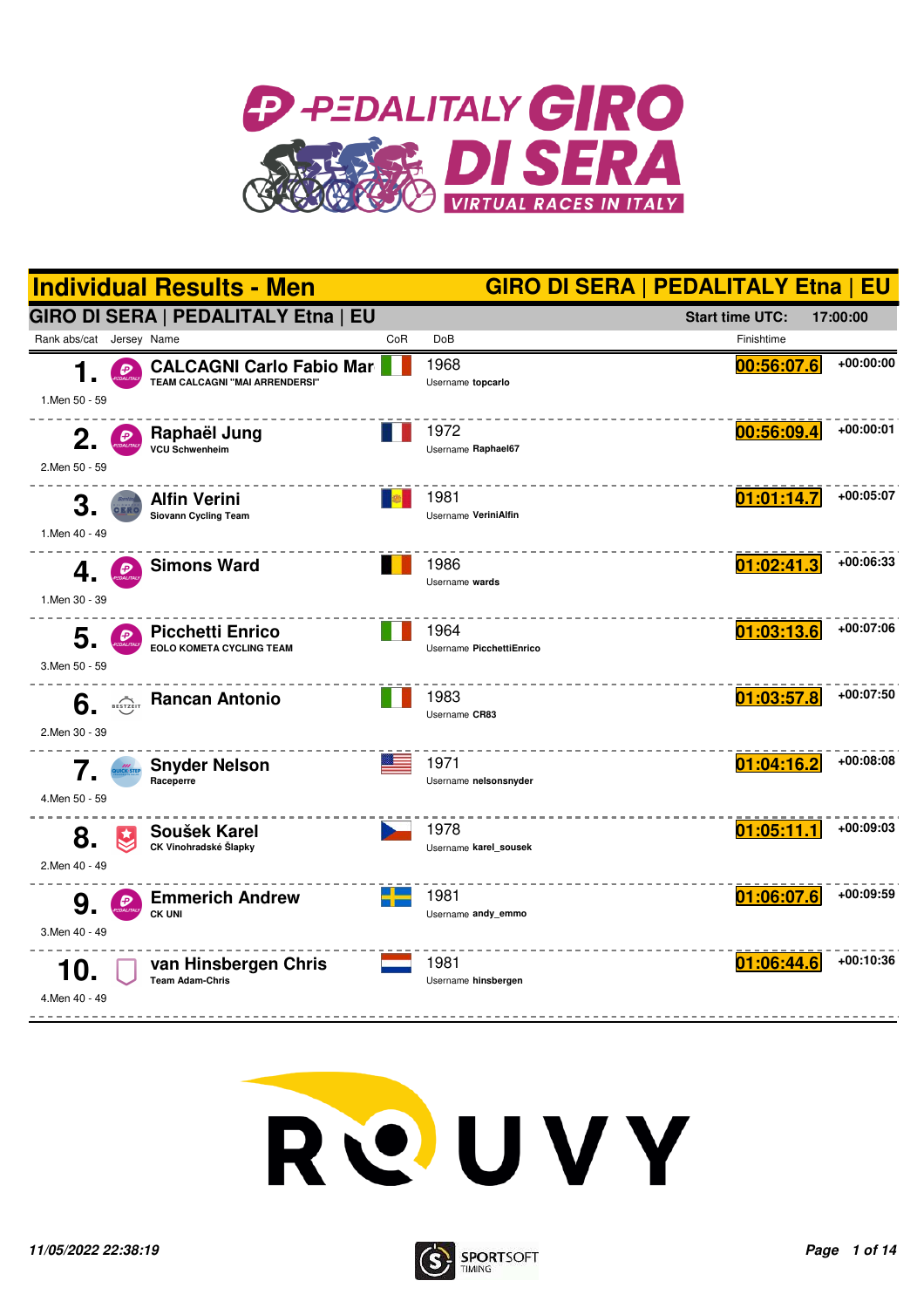



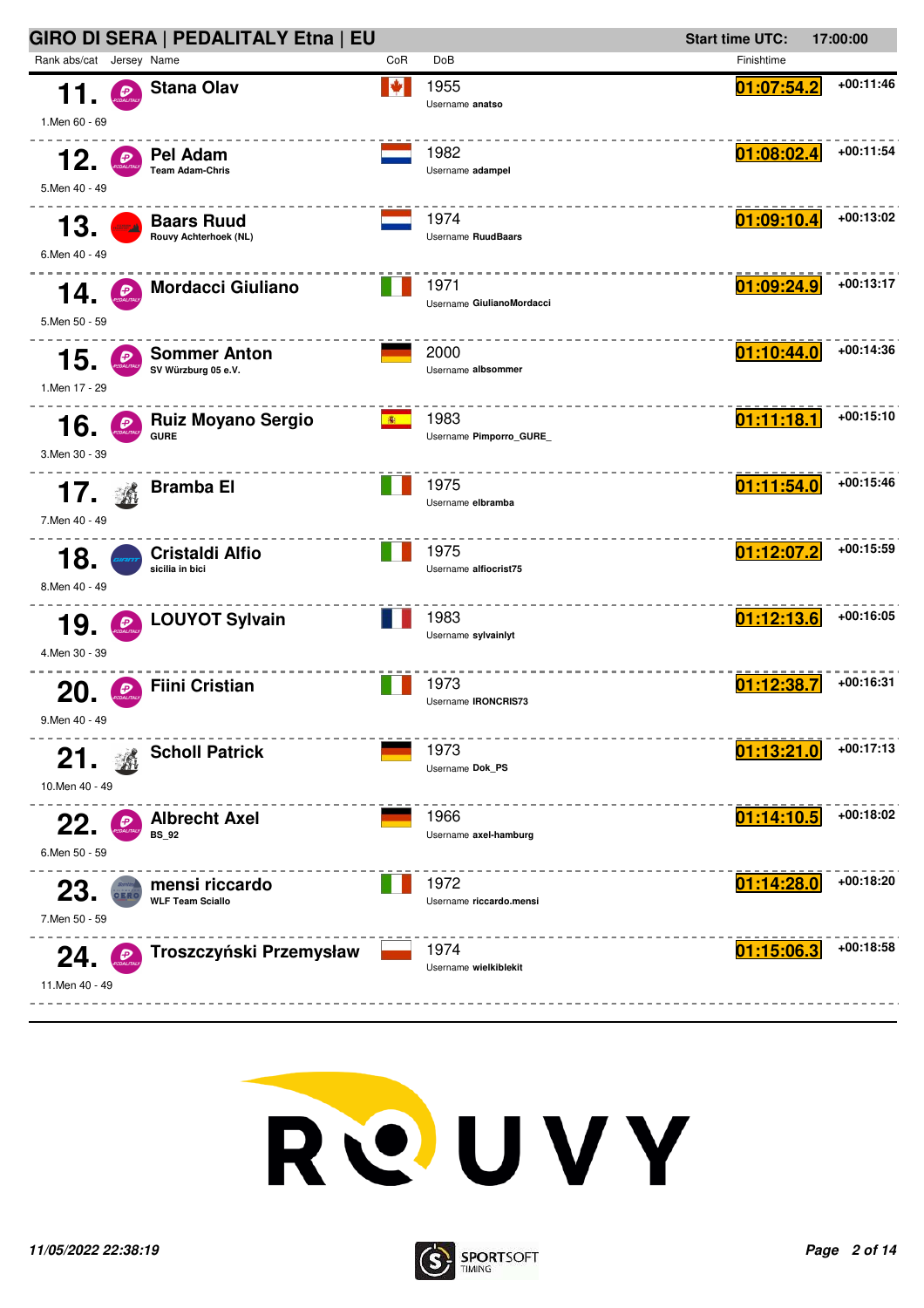



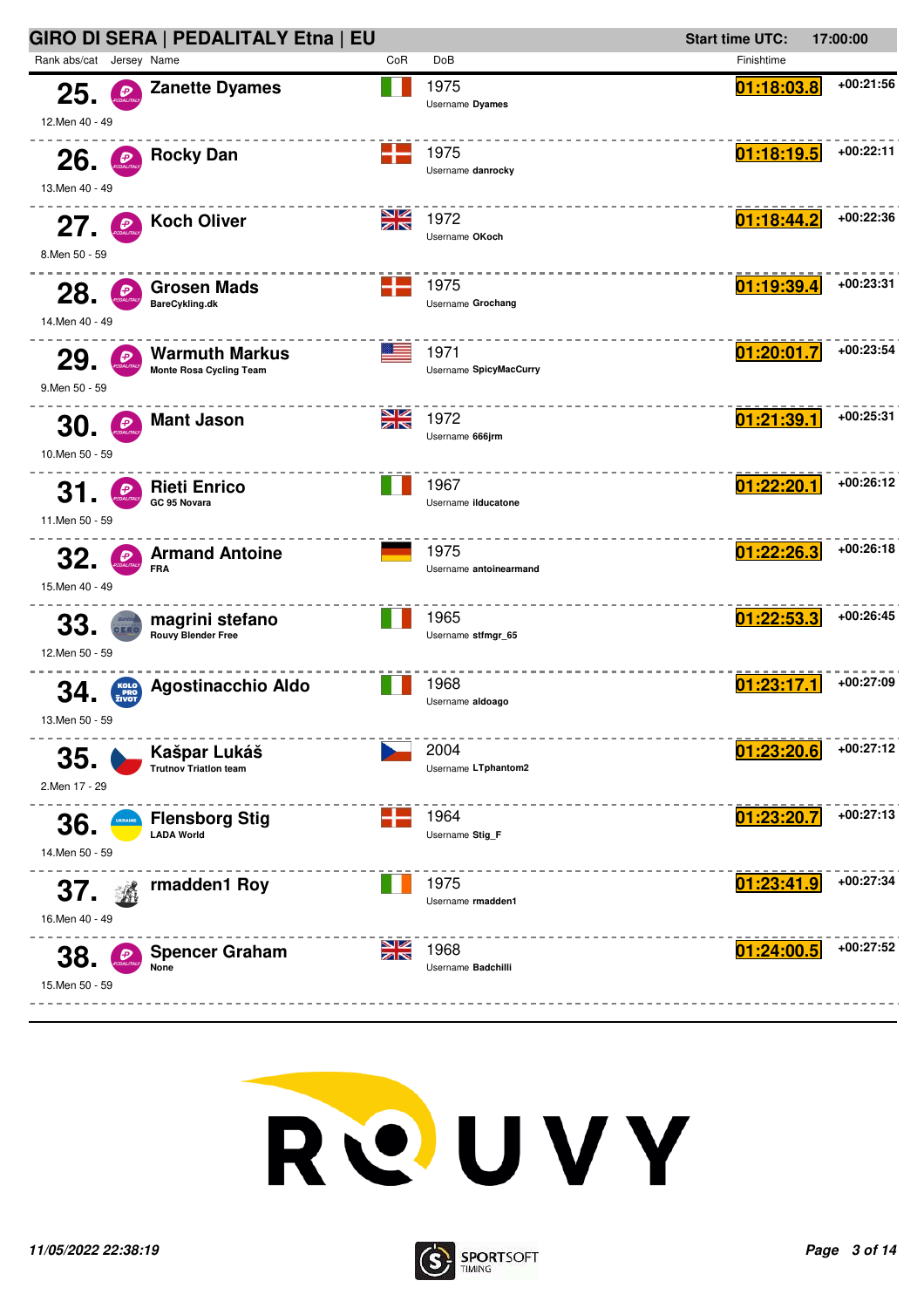



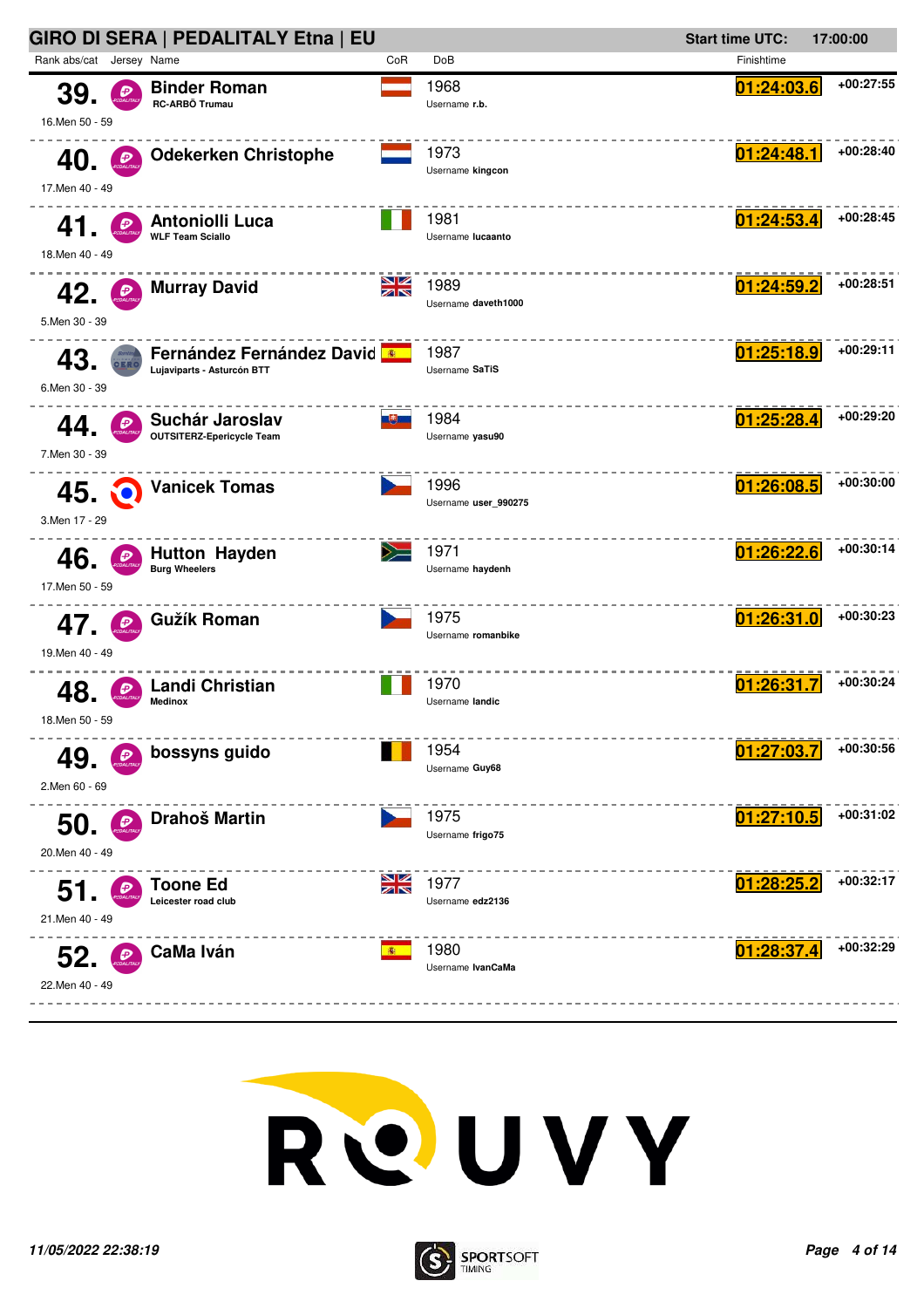



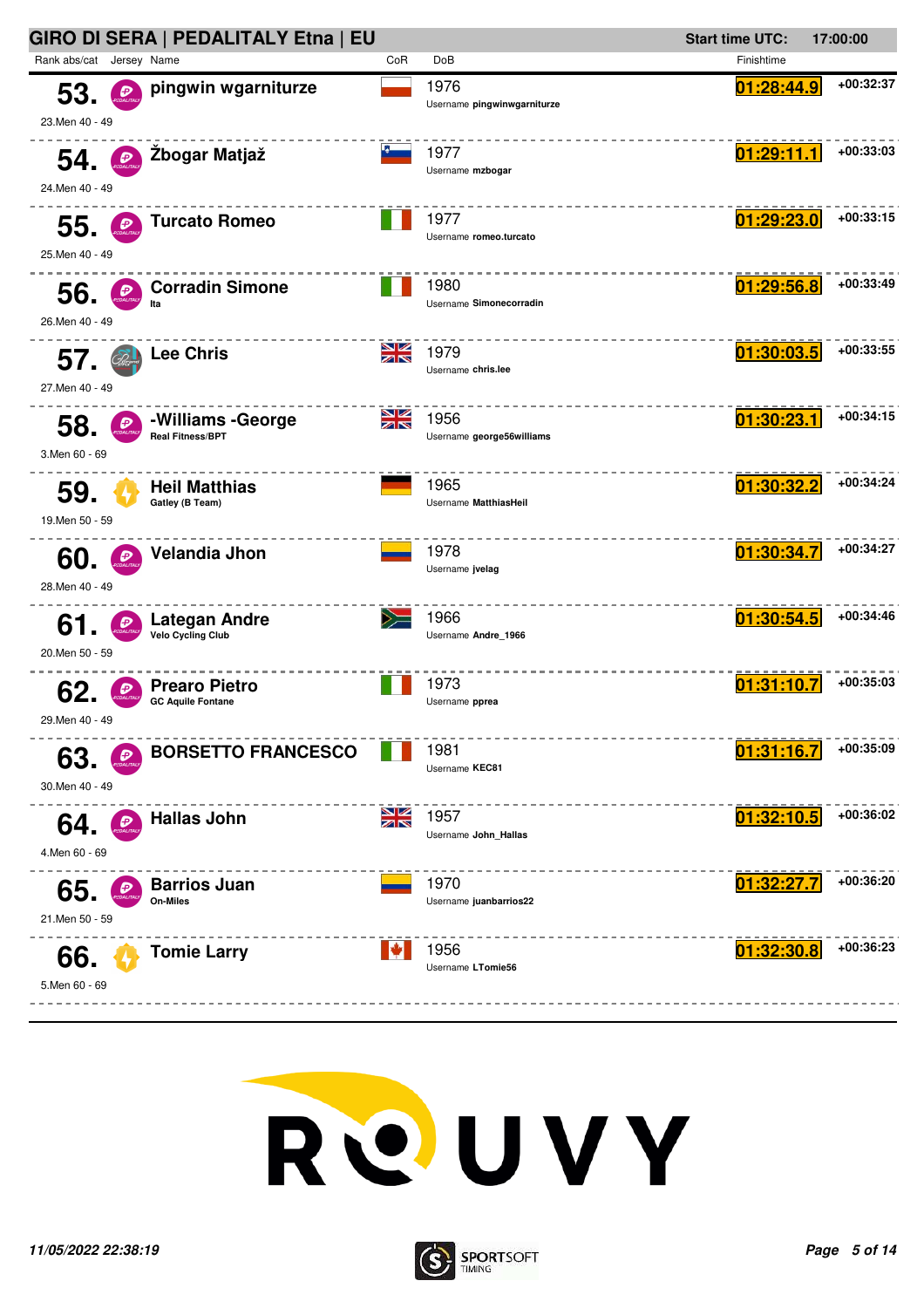



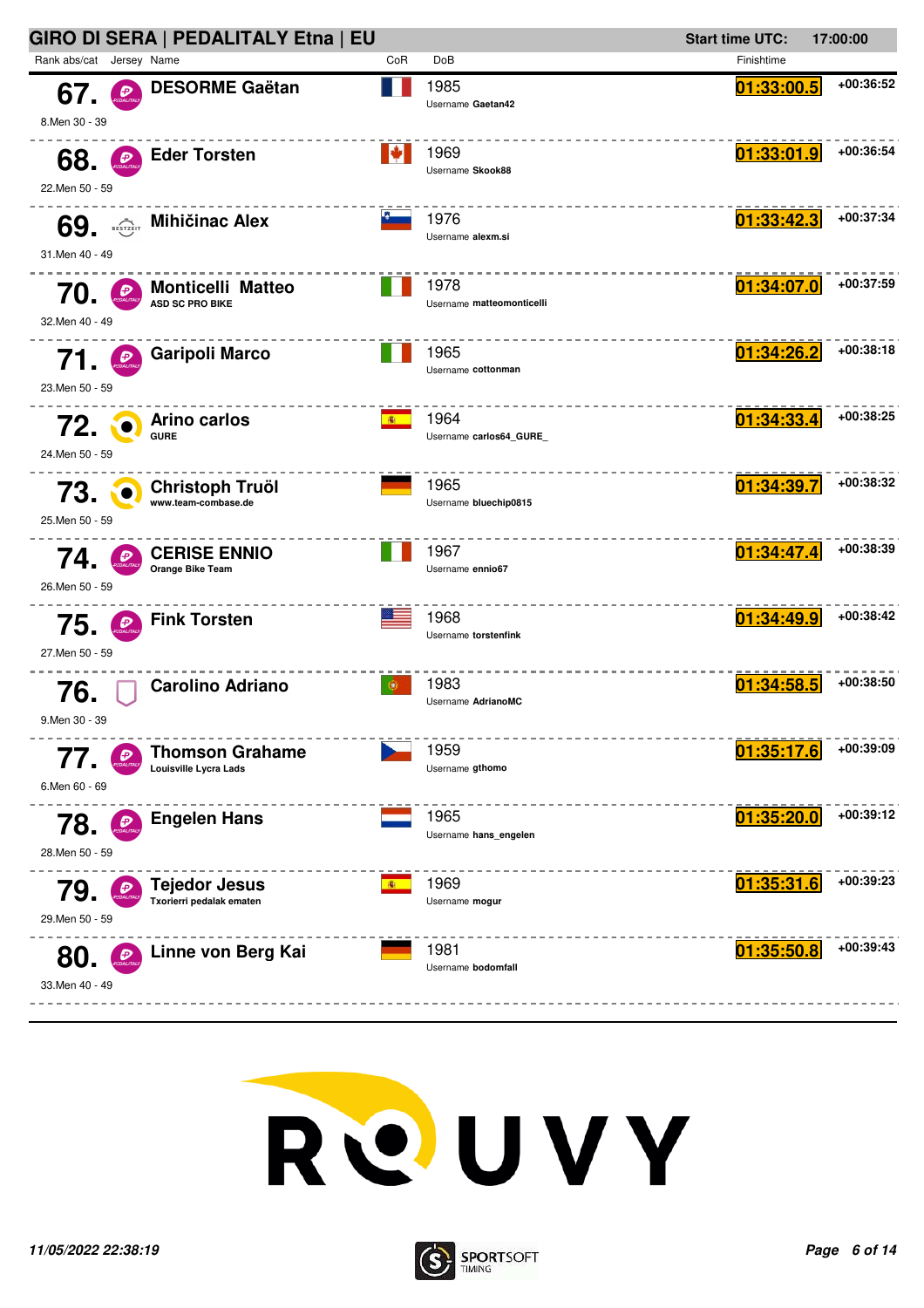| GIRO DI SERA   PEDALITALY Etna   EU                      |                                                               |     | <b>Start time UTC:</b><br>17:00:00 |            |             |
|----------------------------------------------------------|---------------------------------------------------------------|-----|------------------------------------|------------|-------------|
| Rank abs/cat Jersey Name                                 |                                                               | CoR | DoB                                | Finishtime |             |
| 81.<br><b>JKRAINE</b><br>30.Men 50 - 59                  | <b>Ledoux Leon</b>                                            |     | 1971<br>Username leon ledoux       | 01:36:00.5 | +00:39:52   |
| 82.<br>$\mathcal{P}_{\text{2DALITAL}}$<br>34.Men 40 - 49 | A L                                                           | ▮◆  | 1979<br>Username ARL5              | 01:36:06.4 | +00:39:58   |
| 83.<br>31.Men 50 - 59                                    | Echevarría Juan Manuel                                        | 图   | 1965<br>Username quelim            | 01:36:49.5 | +00:40:41   |
| <b>84. Q</b><br>32.Men 50 - 59                           | Verstegen Ben                                                 |     | 1969<br>Username BenCycles         | 01:37:22.8 | $+00:41:15$ |
| 85<br>33.Men 50 - 59                                     | <b>Bettio Gabriele</b><br><b>Dolomiti Triathlon</b>           |     | 1969<br>Username gabrieleb         | 01:37:36.4 | +00:41:28   |
| 86.<br>35. Men 40 - 49                                   | <b>Dionisio Nick</b><br><b>Team Pedalitaly</b>                |     | 1978<br>Username Nick-D            | 01:37:51.7 | $+00:41:44$ |
| 87.<br>7.Men 60 - 69                                     | <b>Firman Stewart</b><br>NightVisionExperts.com               | ▮₩  | 1956<br>Username nightgrinder      | 01:37:59.2 | +00:41:51   |
| 88.<br>1.Men 70+                                         | <b>Boeuve Christian</b><br><b>Union Cosnoise Sportive</b>     |     | 1951<br>Username cribo1951         | 01:38:04.5 | +00:41:56   |
| Đ<br>89.<br>34.Men 50 - 59                               | inversini francesco                                           |     | 1970<br>Username ciccioskino       | 01:38:24.7 | +00:42:17   |
| 90<br>36.Men 40 - 49                                     | <b>Conde Jorge</b><br>Sharish Gin/GD Piranhas do Alqueva      | 6.  | 1973<br>Username Jorge1973.        | 01:39:42.9 | +00:43:35   |
| 91<br>8.Men 60 - 69                                      | <b>Olivier Patrick</b><br>VC eu                               |     | 1960<br>Username es3qombat7        | 01:40:19.0 | +00:44:11   |
| 92.<br>Đ<br>35.Men 50 - 59                               | Liebscher Björn                                               |     | 1970<br>Username BLiebscher        | 01:40:43.3 | +00:44:35   |
| 93.<br>9.Men 60 - 69                                     | <b>Casentini Giancarlo</b><br><b>ASD Center Bike Velletri</b> |     | 1961<br>Username bowerman          | 01:40:57.0 | $+00:44:49$ |
| 94. 电<br>37.Men 40 - 49                                  | Zelník Andrej                                                 |     | 1982<br>Username zayo              | 01:41:33.0 | $+00:45:25$ |



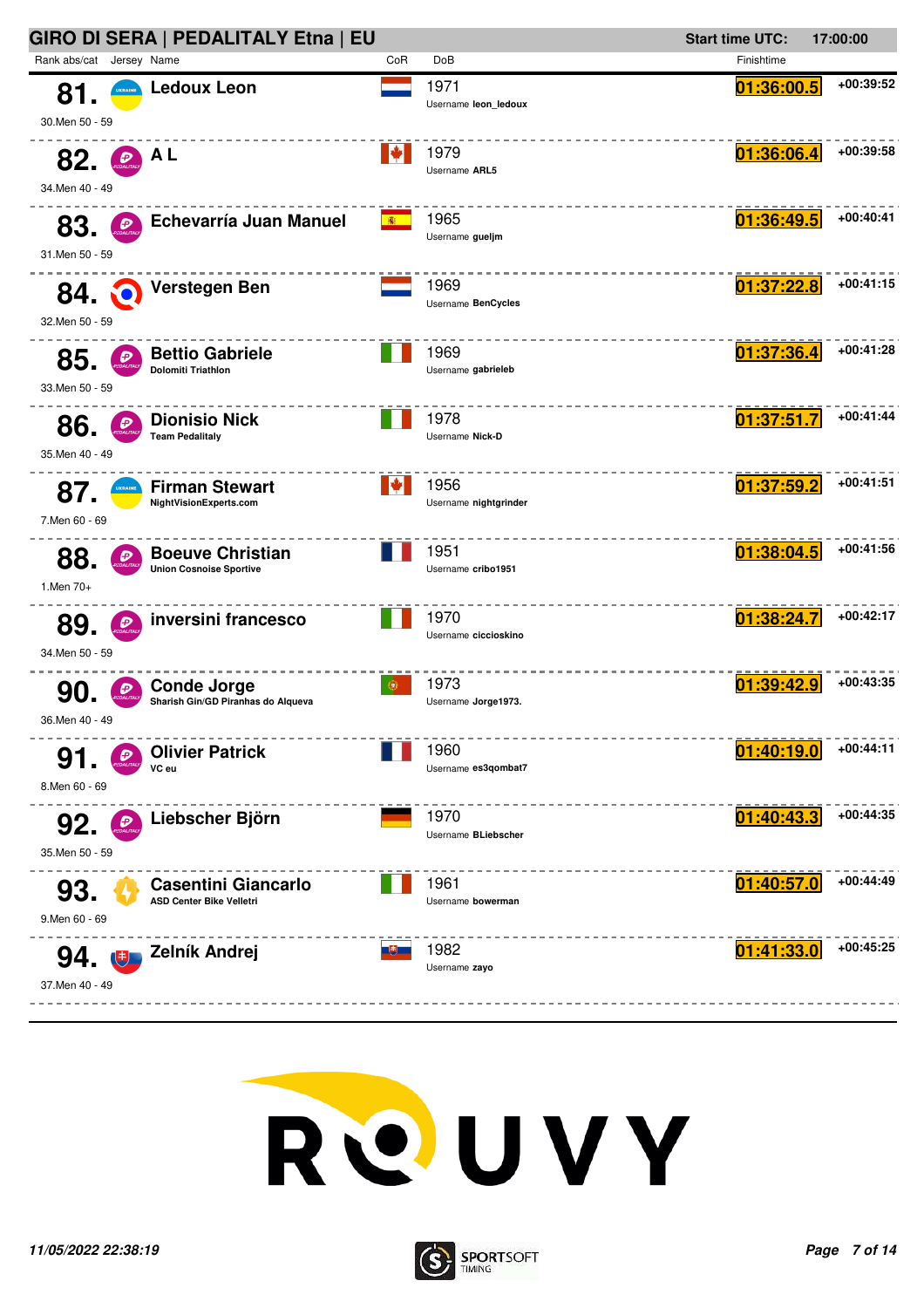|                          |                         | GIRO DI SERA   PEDALITALY Etna   EU                    |                 |                                      | <b>Start time UTC:</b> | 17:00:00    |
|--------------------------|-------------------------|--------------------------------------------------------|-----------------|--------------------------------------|------------------------|-------------|
| Rank abs/cat Jersey Name |                         |                                                        | CoR             | DoB                                  | Finishtime             |             |
| 95.<br>36.Men 50 - 59    |                         | <b>Mueller Bert</b><br><b>RCC</b>                      |                 | 1970<br>Username cardinal-sins       | 01:41:48.9             | $+00:45:41$ |
| 96.<br>10.Men 60 - 69    | $\overline{\mathbf{c}}$ | <b>Aymard Georges</b>                                  |                 | 1960<br>Username georges04           | 01:41:53.6             | +00:45:45   |
| 97.<br>38.Men 40 - 49    |                         | De Boeck Olivier                                       |                 | 1973<br>Username Boeckie73           | 01:42:32.2             | $+00:46:24$ |
| 98.<br>37. Men 50 - 59   |                         | van Rhijn Robert<br><b>RWV De Spartaan</b>             |                 | 1964<br>Username robbvr              | 01:43:04.4             | +00:46:56   |
| 99. C<br>38.Men 50 - 59  |                         | malicet vincce                                         |                 | 1970<br>Username vincce              | 01:43:09.4             | +00:47:01   |
| 100.<br>10.Men 30 - 39   |                         | tony Kao                                               |                 | 1984<br>Username yuuse2000           | 01:43:46.3             | +00:47:38   |
| 101<br>39. Men 50 - 59   |                         | flowers alifio                                         |                 | 1963<br>Username alifio              | 01:45:02.1             | +00:48:54   |
| 102.<br>2.Men 70+        |                         | <b>Marshall Steve</b>                                  | <u>NZ</u><br>ZN | 1952<br>Username Easyspanner         | 01:45:22.9             | $+00:49:15$ |
| 103<br>40.Men 50 - 59    | Đ                       | <b>Scholz Alexander</b><br><b>TFR TELOS Fund Rider</b> |                 | 1968<br>Username hannibal-vom-taunus | 01:45:26.1             | $+00:49:18$ |
| 104<br>11.Men 30 - 39    |                         | <b>Wonke Maximilian</b>                                |                 | 1991<br>Username wonke91             | 01:45:27.8             | $+00:49:20$ |
| 105.<br>41.Men 50 - 59   |                         | <b>Pozon Alan</b>                                      |                 | 1963<br>Username bkrAP               | 01:46:54.9             | +00:50:47   |
| 106.<br>42.Men 50 - 59   | Đ                       | <b>Massaferro Maurizio</b>                             |                 | 1969<br>Username maurizio69          | 01:47:31.3             | $+00:51:23$ |
| 107.<br>12.Men 30 - 39   |                         | <b>RAPUANO ROCCO</b>                                   |                 | 1986<br>Username Micio               | 01:47:49.1             | $+00:51:41$ |
| 108<br>39.Men 40 - 49    |                         | Vito Piotr<br>Bike-RS Kraków/Nowy_Sącz/Poland          |                 | 1975<br>Username Piotr_Vito          | 01:47:53.1             | +00:51:45   |



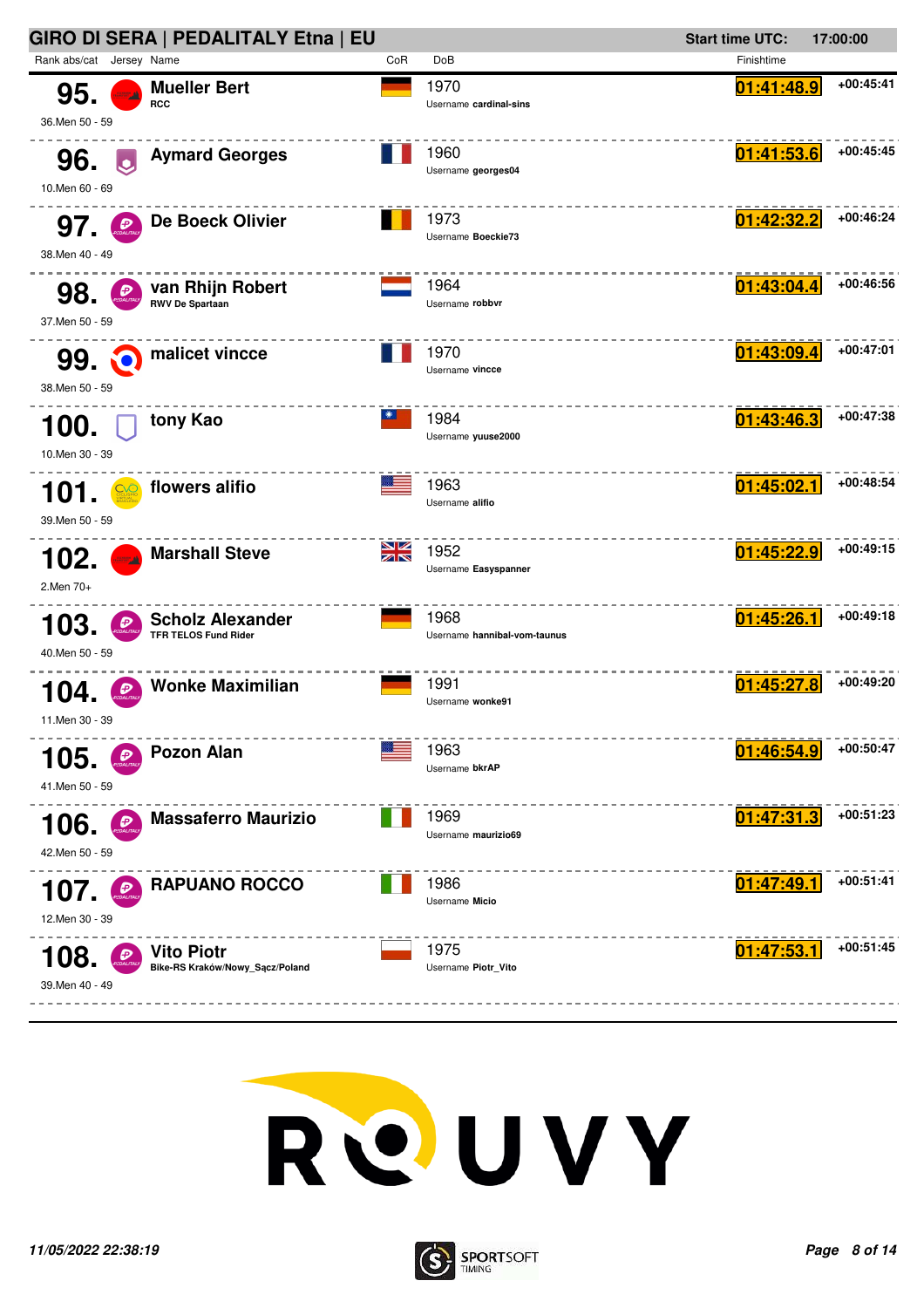| GIRO DI SERA   PEDALITALY Etna   EU                                           |           |                                    | <b>Start time UTC:</b><br>17:00:00 |             |
|-------------------------------------------------------------------------------|-----------|------------------------------------|------------------------------------|-------------|
| Rank abs/cat Jersey Name                                                      | CoR       | DoB                                | Finishtime                         |             |
| <b>Liran Guy</b><br>109.<br>Đ<br>43.Men 50 - 59                               | <b>XX</b> | 1970<br>Username gliran            | <u>01:48:04.4</u>                  | +00:51:56   |
| <b>Cowan Charles</b><br>110.<br>$\mathcal{P}_{\text{max}}$<br>3.Men 70+       | ▧▨<br>ZK  | 1951<br>Username letharby          | 01:48:16.5                         | +00:52:08   |
| <b>Blankers Philippe</b><br>111.<br>Đ<br>44.Men 50 - 59                       |           | 1969<br>Username phil_be           | 01:48:56.0                         | +00:52:48   |
| <b>Groß Mathias</b><br>112.<br>40.Men 40 - 49                                 |           | 1979<br>Username Mathias Gross     | 01:49:06.0                         | +00:52:58   |
| <b>HURTADO GARCIA ANTONI</b><br>113.<br><b>HuGa Team</b><br>45.Men 50 - 59    |           | 1969<br>Username antonio_hurtado   | 01:49:40.5                         | +00:53:32   |
| Natali Valter<br>114.<br>Ciclo Asola<br>46.Men 50 - 59                        |           | 1967<br>Username Giuliandreasilvia | 01:49:50.8                         | $+00:53:43$ |
| <b>Huygen Anthony</b><br>$\bigoplus$<br>115.<br>47.Men 50 - 59                |           | 1971<br>Username AnthonyHuygen     | <u>01:50:51.8</u>                  | +00:54:44   |
| <b>LAPENNA Francesco</b><br>116.<br>41.Men 40 - 49                            |           | 1974<br>Username FraLap            | 01:51:56.4                         | $+00:55:48$ |
| <b>Mendolia Antonio</b><br>Đ<br>117.<br>42.Men 40 - 49                        |           | 1974<br>Username antoniomendolia74 | 01:52:21.8                         | $+00:56:14$ |
| <b>Hito Ben</b><br>8<br>43.Men 40 - 49                                        |           | 1978<br>Username benhito           | 01:53:27.0                         | $+00:57:19$ |
| <b>Melis Davide</b><br>119.<br>LDL<br>48.Men 50 - 59                          |           | 1970<br>Username davidemelis       | 01:53:35.1                         | +00:57:27   |
| <b>Baiocchi Flavio</b><br>120.<br><b>Pedale Aguglianese</b><br>49.Men 50 - 59 |           | 1964<br>Username baio              | 01:53:51<br>.7                     | +00:57:44   |
| Radrizzani Claudio<br>121.<br>P<br>11.Men 60 - 69                             |           | 1956<br>Username claudioradrizzani | 01:54:21.6                         | $+00:58:13$ |
| <b>Pawlowski Glenn</b><br>122.<br>44.Men 40 - 49                              |           | 1975<br>Username gepj75            | 02:00:09.2                         | $+01:04:01$ |



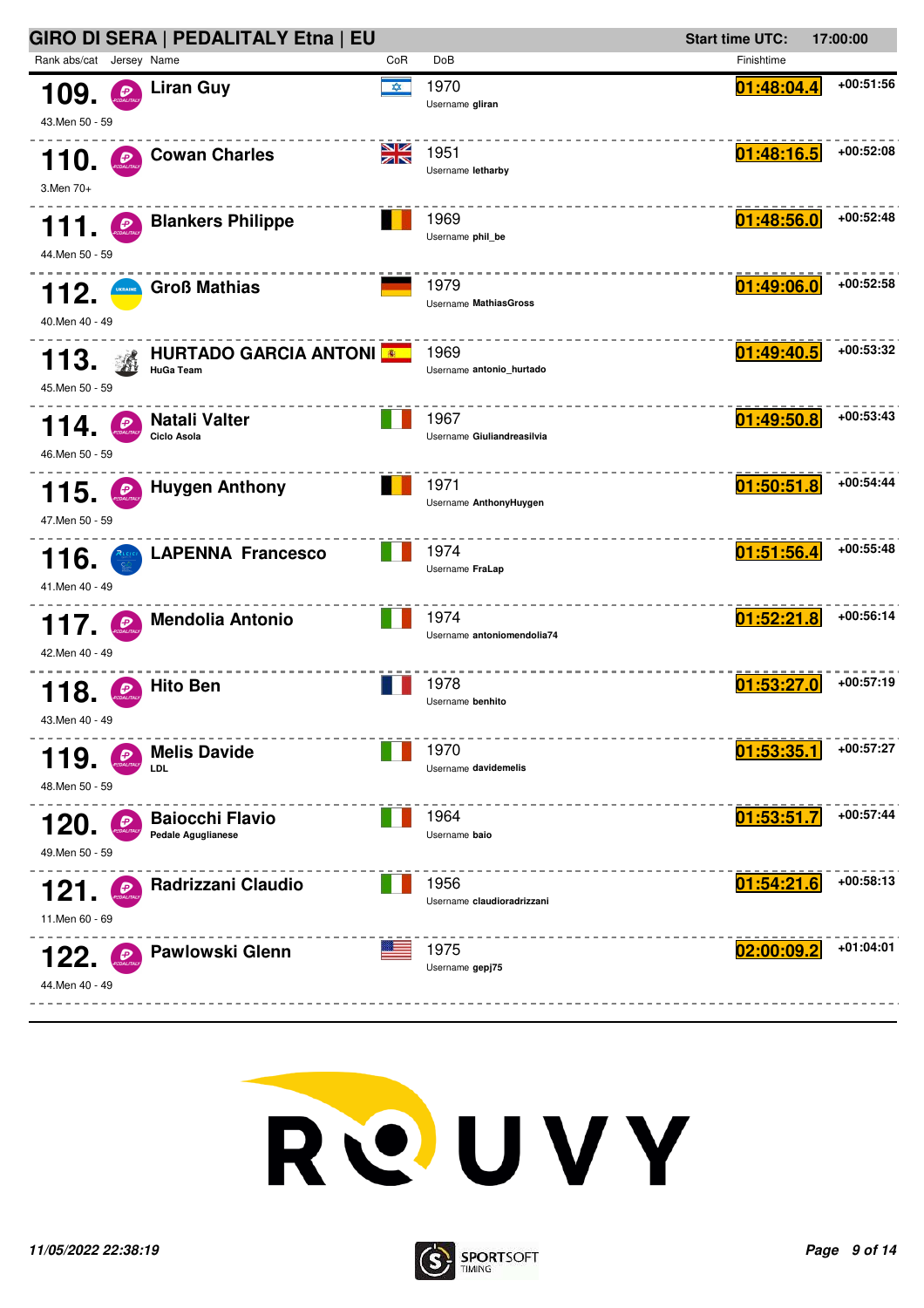| GIRO DI SERA   PEDALITALY Etna   EU                                        |           |                            | <b>Start time UTC:</b><br>17:00:00 |             |
|----------------------------------------------------------------------------|-----------|----------------------------|------------------------------------|-------------|
| Rank abs/cat Jersey Name                                                   | CoR       | DoB                        | Finishtime                         |             |
| <b>Faz Franco</b><br>123.<br>$\mathcal{D}$<br>50. Men 50 - 59              |           | 1964<br>Username francofaz | 02:00:36.6                         | +01:04:28   |
| Edge John<br>Đ<br>124.<br>3AKmigos<br>51.Men 50 - 59                       | ma e      | 1966<br>Username multedge  | 02:01:03.9                         | +01:04:56   |
| Sąsiedzki Piotr<br>125.<br>52.Men 50 - 59                                  |           | 1969<br>Username piotrs    | 02:01:35.4                         | +01:05:27   |
| <b>Geelhoed Hans</b><br>126.<br>Đ<br>12.Men 60 - 69                        |           | 1956<br>Username deejayg1  | 02:01:58.4                         | +01:05:50   |
| <b>Eliassen Rune</b><br>127.<br>53. Men 50 - 59                            | $-1$      | 1967<br>Username re-dogma  | 02:02:40.3                         | +01:06:32   |
| <b>Ruiz Rosendo</b><br>128.<br>54.Men 50 - 59                              |           | 1969<br>Username rosendo20 | 02:04:53.7                         | $+01:08:46$ |
| <b>Tiepolo Massimo</b><br>129.<br>Argonauts<br>55. Men 50 - 59             |           | 1970<br>Username mtiepolo  | 02:05:40.2                         | +01:09:32   |
| roux JEAN-PAUL<br>130.<br><b>Team Pastel Triathlon</b><br>4.Men 70+        |           | 1950<br>Username jipy      | 02:05:59.6                         | +01:09:51   |
| <b>Pajtak Drazen</b><br>Santini<br>131<br><b>Wiekler</b><br>45.Men 40 - 49 |           | 1974<br>Username pajo      | 02:07:41.6                         | +01:11:33   |
| <b>Steinhoff Dirk</b><br>132.<br>13.Men 60 - 69                            |           | 1953<br>Username Dirk.SH   | 02:08:01.9                         | +01:11:54   |
| <b>Baruffato Ivano</b><br>133.<br>14.Men 60 - 69                           |           | 1960<br>Username tizjanic  | 02:09:11.2                         | +01:13:03   |
| <b>Ben Moshe David</b><br>134.<br>Đ<br>56.Men 50 - 59                      | <b>XX</b> | 1967<br>Username david1bm  | 02:11:14.4                         | +01:15:06   |
| Tortorelli Andrea<br>135.<br>57.Men 50 - 59                                |           | 1968<br>Username Cagnone   | 02:11:47.1                         | +01:15:39   |
| <b>Scandroglio Emilio</b><br>136.<br>P<br>58.Men 50 - 59                   |           | 1969<br>Username emiscan   | 02:14:47.9                         | +01:18:40   |



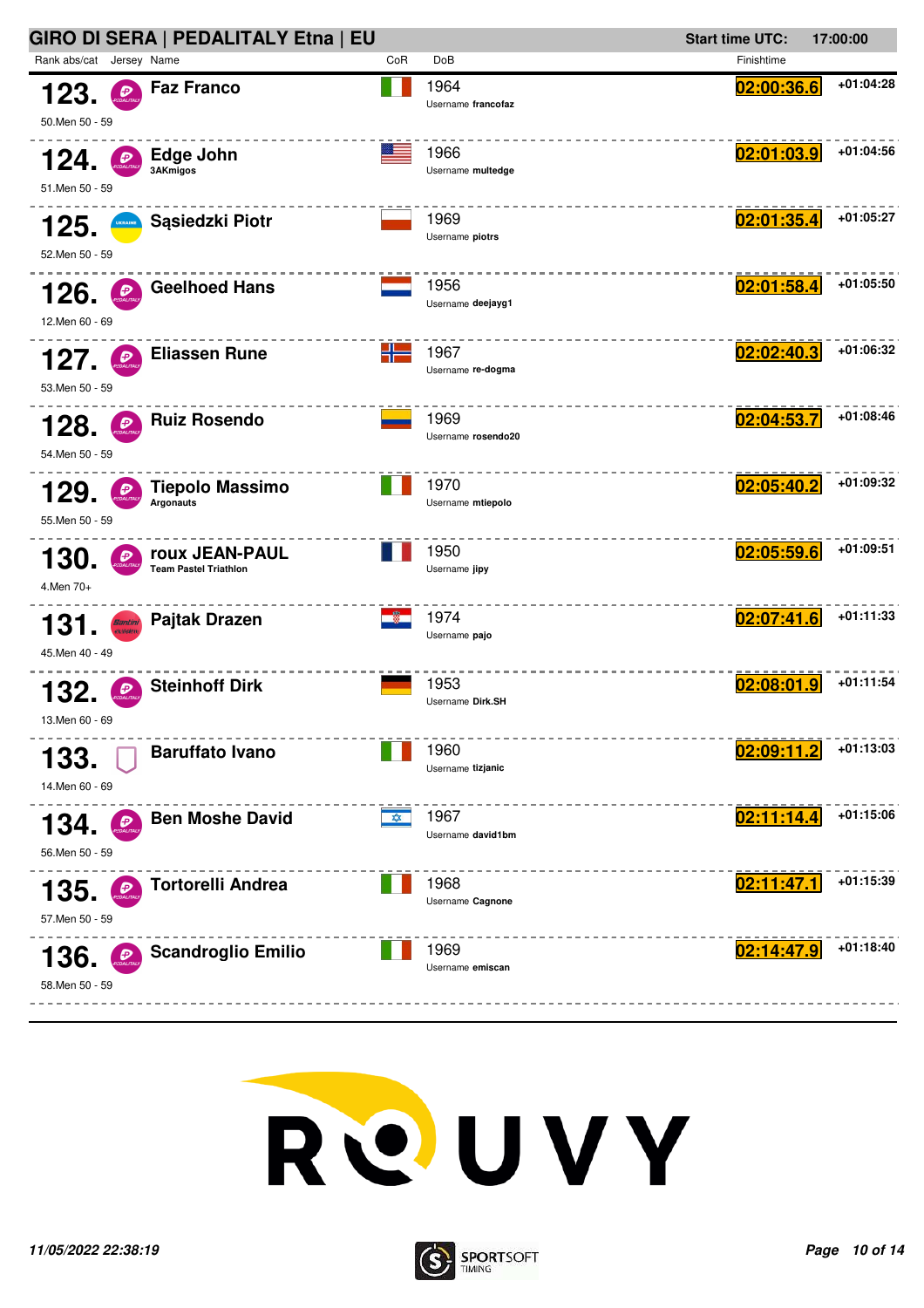



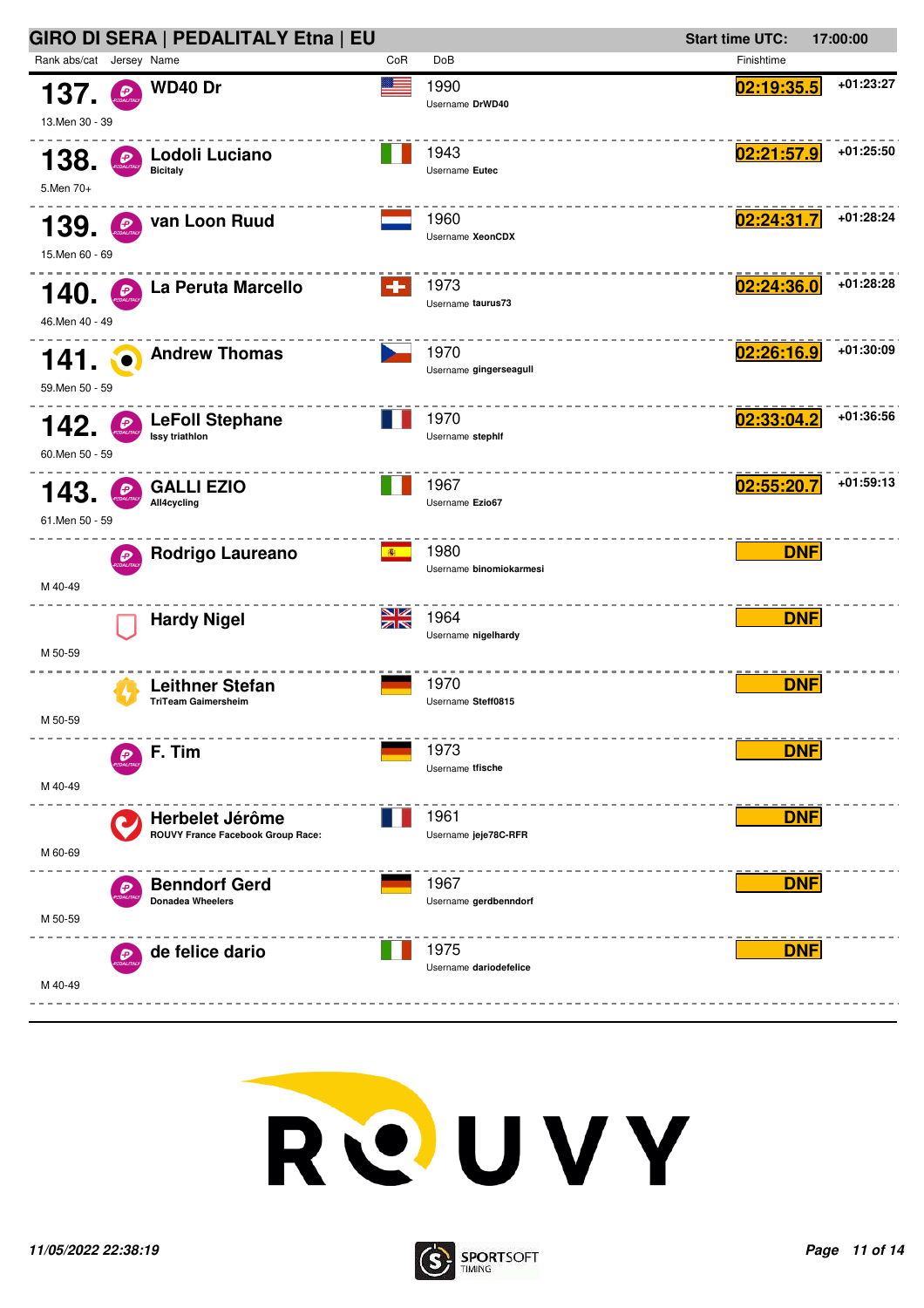



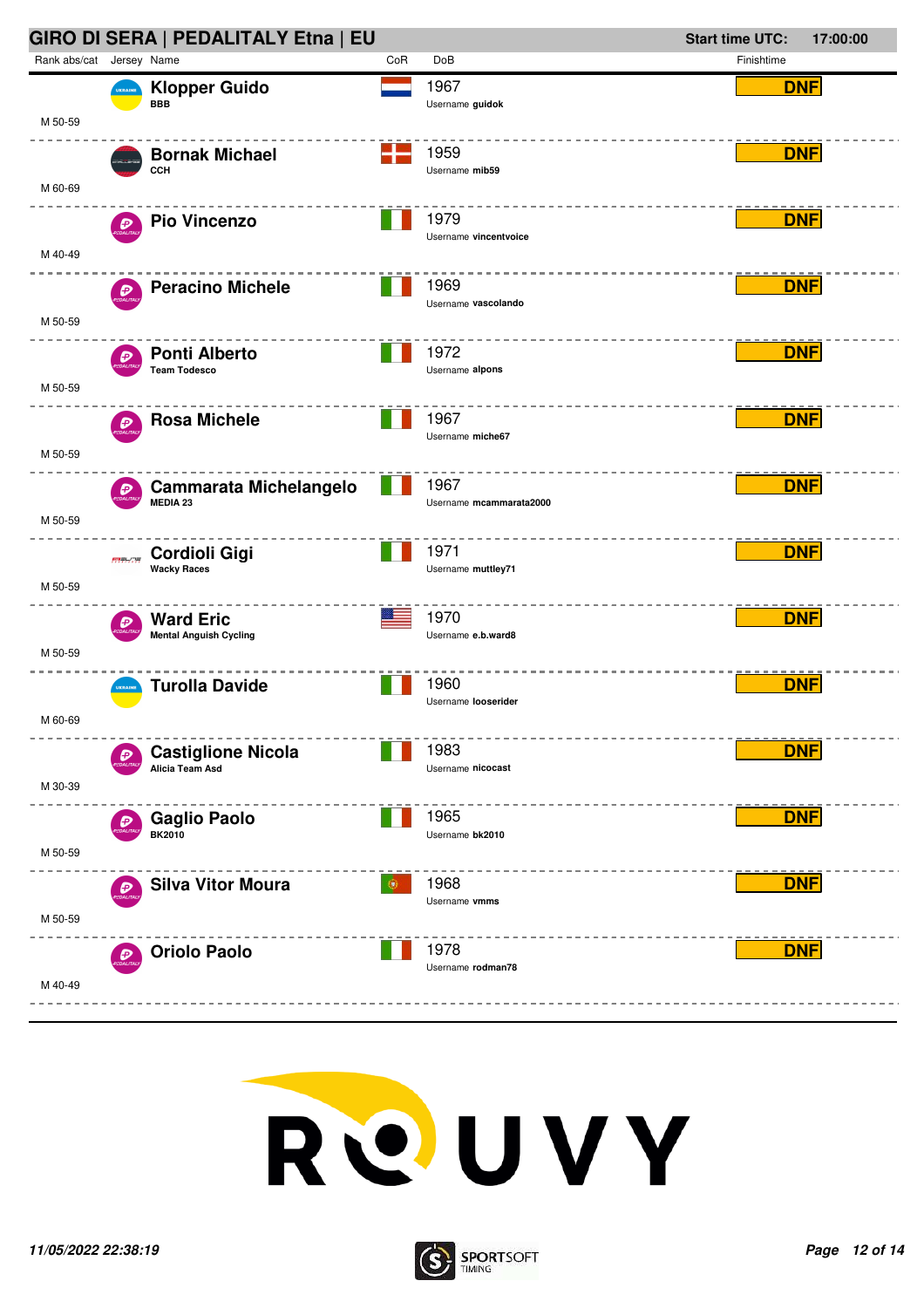